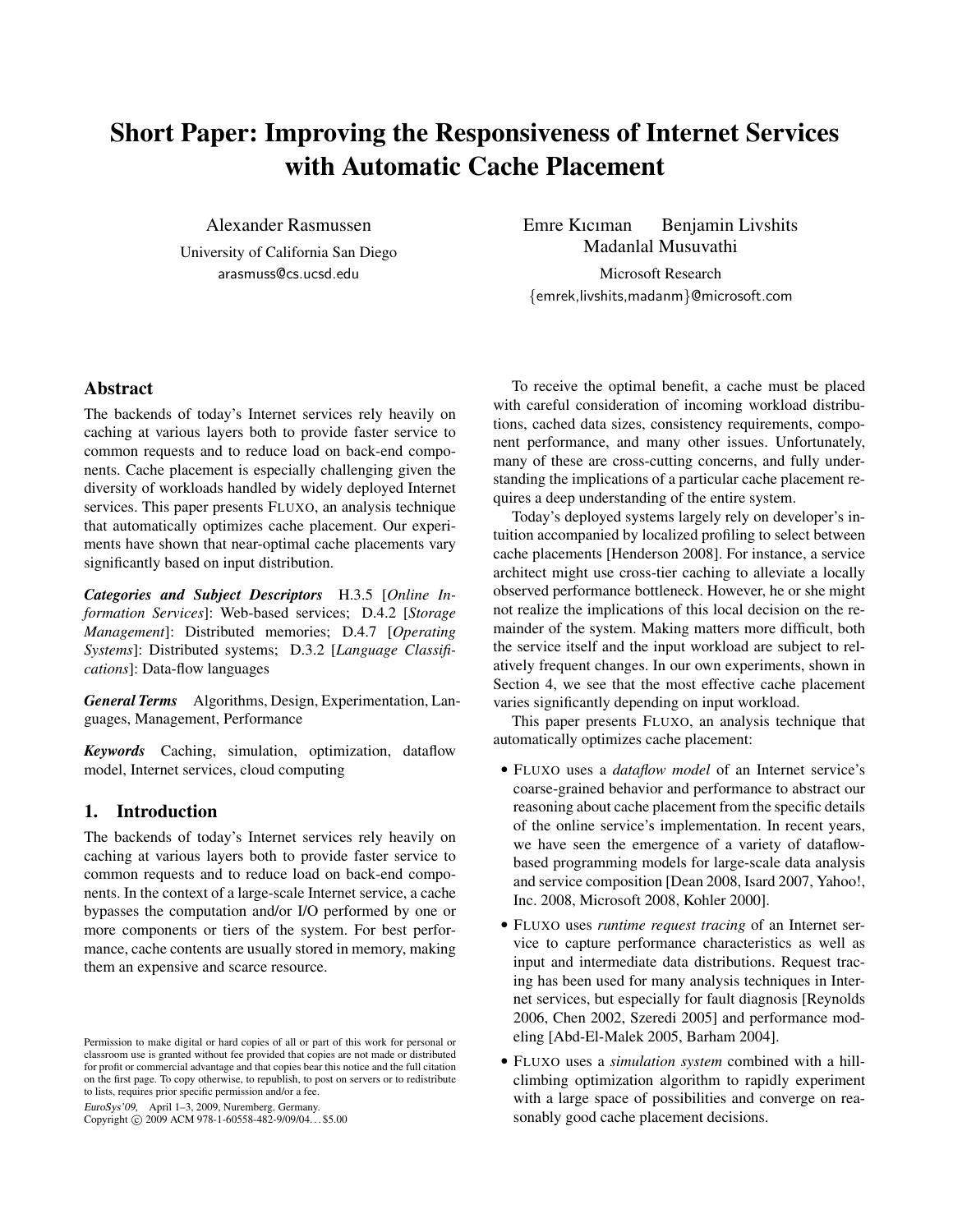## 2. The Cache Placement Problem

The problem of placing caches in an Internet service can be viewed abstractly as an optimization problem: a programmer must choose the locations and sizes of caches in the most beneficial way possible and is constrained by the total amount of resources available for caches.

## 2.1 Assumptions and Goals

FLUXO's primary goal is to minimize overall request latency by allocating the cache space provided by a cluster of caching servers. We assume that services are deployed within a data center and that all back-end components are within a single administrative domain. This is in contrast to a large body of previous work on general, cross-enterprise web service composition [Rao 2005]. While we do not believe this is a fundamental limitation, issues of wide-area network latencies, security, accounting, etc. are outside the scope of this short paper. Further, we assume that a service runs on a single machine and that its components make calls to external services as part of their computation. At larger scales, we speculate that FLUXO could operate in an analogous way using whole cache servers as its unit of allocation, but we do not evaluate this case in this paper. We also do not consider the effects of interaction between our services' caches and caches that may exist in front of external services.

#### 2.2 Service Representation

To simplify our analysis of the service, we use a dataflow model (or *service graph*) to represent its coarse-grained request handling behavior. An incoming request is modeled as data that enters the service graph via a SOURCE node and travels through the service graph until exiting at a SINK node. All other nodes in the service graph are *application components*, which are allowed to access external services such as local databases, platform services, or remote Web services. An example service, whose purpose is to produce a weather report given an IP address and/or a zip code within the United States, is shown in Figure 1. In this service, if an IP address is provided, it is converted by an external service into the city name where that IP address is located. A second external service then converts that city name into a weather report for that city. If a zip code is provided, that zip code is passed to an external service which resolves it directly into the weather report for that zip code. In the event that both the IP address and zip code are provided, both of these chains of execution are processed simultaneously and the result of the first chain to complete is returned.

In this representation, computation performed by a node can be cached by inserting a *cache* at the incoming edge of the node. The cache stores the results of the computation for a subset of inputs received by the node in the past. On a hit, the cache forwards the results to the outgoing edge of the node. On a miss, the cache forwards the input to the node that then performs the computation. The cache then



Figure 1: The service graph for a weather service application, used in our case study. The component labeled "split" copies its input to its outputs, while the component labeled "join" accepts and forwards whichever input it receives first.

updates its state based on a prescribed replacement policy before forwarding the result. This process of inserting a node can be generalized to a subgraph of the dataflow graph. An example of this is shown in Figure 2. As the figure shows, the cache node that is inserted has exactly one incoming and one outgoing edge. FLUXO can be extended to support caches with multiple incoming and outgoing edges, but this extension is the subject of future work. If a subgraph has multiple incoming or outgoing edges, we choose the two edges that comprise the beginning and end of a path through all the nodes in the subgraph. For example, in Figure 2, the edge from *C* to *D* is a valid outgoing edge, but not the edge from *B* to *E*.

A cache will only accept one update per user request to prevent other incoming edges to a cached subgraph from incorrectly triggering a cache update. If multiple caches share an incoming edge, the caches are checked in decreasing order by subgraph size and when a larger cache hits, all smaller caches are skipped. Care must be taken to ensure that the insertion of a cache does not compromise the service's ability to complete when a cache hit occurs. We omit a discussion of the intricacies due to space.

#### 2.3 Potential Cache Locations

In all but the most simple of systems, several interrelated concerns shape the decision of where to place caches and how large to make them:

Component properties: The first concern in cache placement is *component performance*. Good cache placements should bypass one or more slow components in a system to mitigate their latencies. Also, cache placements must avoid violating *semantic constraints*, such as bypassing components that have side-effects or inappropriately caching data with strong consistency guarantees.

Workload properties: The workload distribution largely determines the *cache hit rate*. The more repetitive the workload, the more effective the cache. Another key aspect of the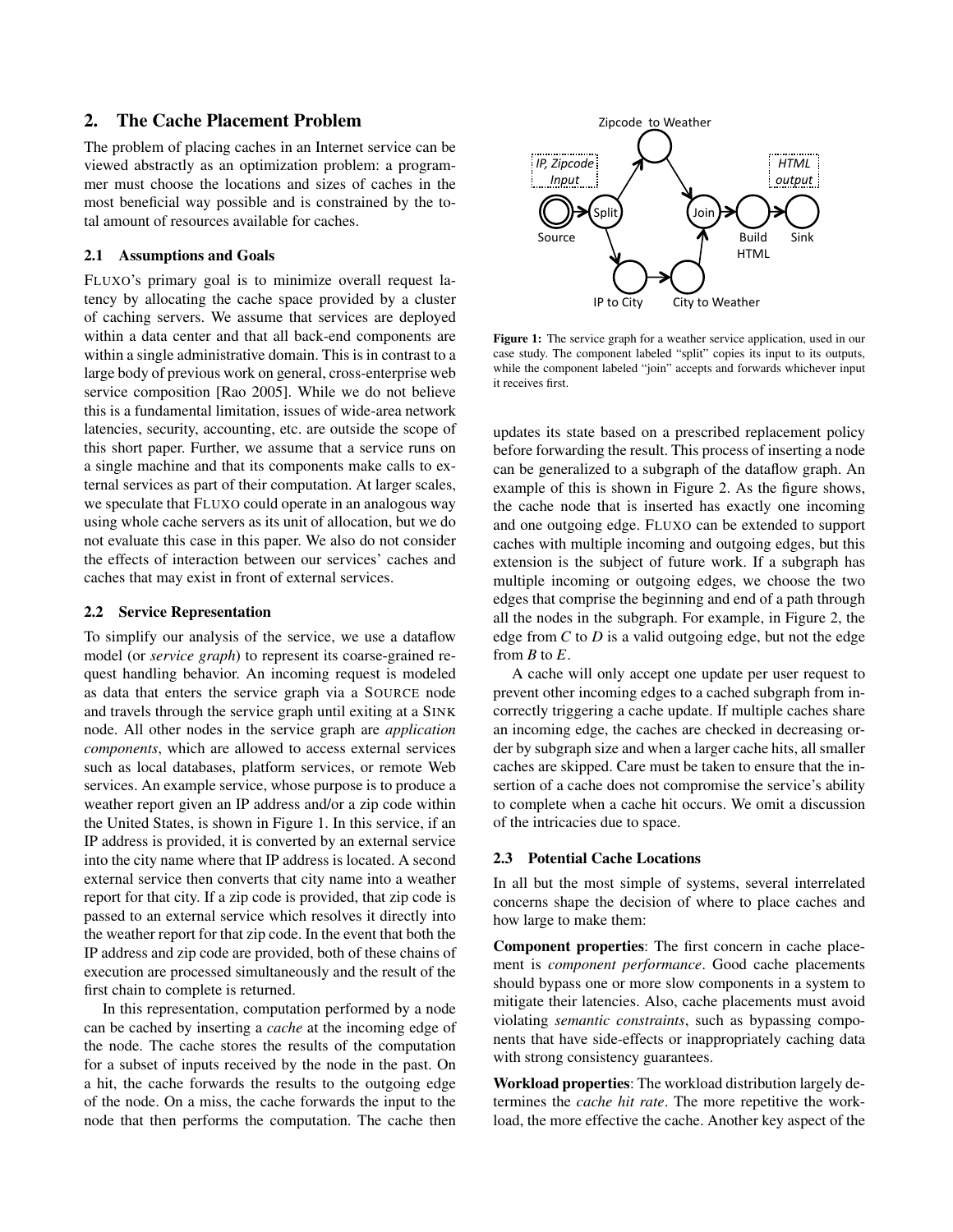

Figure 2: An example dataflow transformation that caches the computation performed by components B and C.

workload is the *data size* of the objects being cached, which affects how many objects can fit into a cache of a given size.

Interdependencies: Further complicating the matter of cache placement are the dependencies between the components and workloads of a service. When multiple caches are being added to a service graph, one cache can often reduce the effectiveness of the other caches. For example, each of the parallel branches in the service shown in Figure 1 can execute independently and the "Join" component will forward data from the branch that produces its output first. If its hit rate is high, a cache for one branch can substantially decrease the need for a cache for the other branch, since the cache would frequently produce output before the other branch. Similarly, adding a cache for the subgraph consisting of "IP to City" and "City to Weather" may significantly change the workload distribution (and cache-ability) of the individual "City to Weather" component.

#### 2.4 Complexity and Scale of State-Space

Analytically modeling the space of potential cache locations is a challenging proposition. Given *T* units of memory capacity, a *caching policy* involves assigning these units to potential cache locations in the service graph. Given *n* such locations, there are

$$
\binom{T+n-1}{n-1}
$$

different caching policies. Explicitly enumerating this exponential space to determine the *optimal* caching policy is a daunting task. Even for the simple graph in Figure 1 with 7 possible cache locations, distributing 100 units of capacity requires searching over a billion policies. Accordingly, unless more efficient analytical methods are found, finding an approximate solution is the only feasible possibility. In FLUXO, we experiment with a simulation based approach that uses a hill-climbing algorithm to search the state space for reasonably good caching policies.

To reduce the size of our search space, we make the following observation. The difference between allocating *B*



Figure 3: This graph show how the cache utility changes as we modify the caching policy suggested by FLUXO. The lines represent capacity reallocation from the cache for the entire graph ("All-Encompassing") to 3 other potential cache locations. (Split, Join) is the cache for the subgraph containing the nodes {Split, IP To City, City To Weather, Zip To Weather, Join}. The other two lines are caches for the individual nodes "Zip To Weather" and "Build HTML" respectively.

bytes to a cache and  $B + 1$  bytes to a cache is likely to be negligible unless the objects stored in the cache are very small. When allocating sizes to cache locations, FLUXO restricts the size of each cache to a multiple of the average size of data output by that cache's output component.

Figure 3 shows that the cache utility as a function of the caching policy is highly non-linear, a significant challenge to our hill-climbing algorithm. For our experiments, we determine the utility of a caching policy by the net savings in latency for a simulation of a given input stream. Starting from the policy suggested by FLUXO, Figure 3 shows the change in cache utility (y-axis) as the cache-capacity (xaxis) is reallocated from a single cache for the entire graph ("All-Encompassing") to 3 other potential cache locations. The figure reports the utility as a percentage of the utility of the suggested policy. In our experiments, the service in Figure 1 processes tens of bytes for each input request. We expect realistic Internet services to process many orders of magnitude larger amount of data. Accordingly, the unit of reallocation (x-axis) used in the simulation of such services will be larger.

## 3. Design and Implementation

FLUXO consists of two main parts, the FLUXO runtime and the FLUXO optimizer. Although the analysis techniques presented in this paper can apply to any sufficiently decoupled and instrumented service, our current tracing and simulation tools assume that services have been written for the FLUXO runtime. The FLUXO runtime is responsible for running services, and is invoked with a description of the service to run and an optional *caching policy* that states the size and position of the service's caches. As the service receives and processes a stream of user requests, the FLUXO runtime pro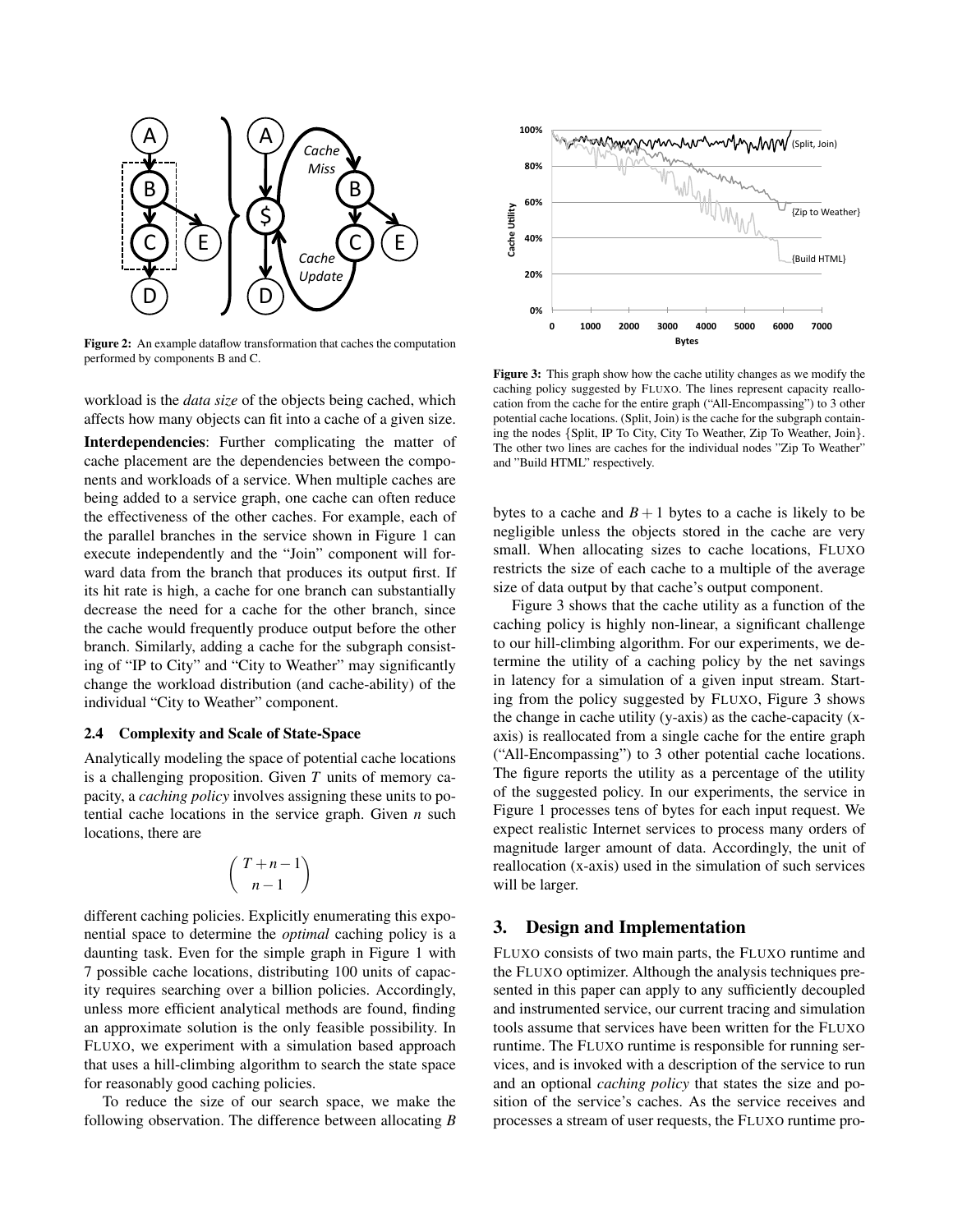duces a stream of runtime observations or *events*. This ordered stream of events is then processed periodically by the FLUXO optimizer. The optimizer's responsibility is to generate a new and effective caching policy based on the observed event stream. FLUXO does not attempt real-time migration of system configurations, though others have achieved such migrations in other contexts [Anderson 2002].

The FLUXO runtime is aware of the service structure and has the ability to rewire the service graph to insert caches in accordance with the caching policy, as discussed in detail in Section 2. The optimization step may be repeated with arbitrary frequency, limited only by computing power. Alternatively, caching policy regeneration can be triggered by a change to the service itself or the typical workload. For instance, if workloads differ significantly from week to week, caching policies may be generated on Sunday nights.

#### 3.1 Service Simulator

The FLUXO optimizer contains a service simulator that simulates a given caching policy to determine its utility, since to our knowledge no analytic caching model has been developed that takes into account arbitrary cache interference and replacement policies in the context of data transformations. The list of events generated in response to a given user request constitute a *session*, and events are processed by the optimizer one session at a time. The time between the first event (data exiting the SOURCE node) and the last event (data entering the SINK node) in a session is that session's end-to-end latency.

To simulate a cache hit during a given session, the simulator temporarily adjusts the event stream for that session. Events that would not have occurred because of the cache hit are removed from consideration, and the times on all other events are adjusted to simulate the time savings produced by the cache hit. The simulator records the net decrease in endto-end latency across all sessions and reports this number as the simulated caching policy's utility.

The FLUXO runtime and the FLUXO simulator utilize the same execution runtime and cache implementation, so we believe our simulations to be accurate. However, such simulation is time-consuming, and exploring tradeoffs between simulator accuracy and runtime remains future work.

#### 3.2 Policy Generator

Examining the entire space of possible caching policies to determine the best one is infeasible for all but the smallest services. For realistic services, we apply hill-climbing search algorithms to identify reasonably good caching policies. A hill-climbing search starts from a random caching policy and iteratively improves the solution by choosing the next policy with best cache utility in the current neighborhood. This iteration proceeds until it finds a local optimum. If we pick a large number of points in the space of possible policies and perform a hill-climbing search from those points to local op-

| Input     | <b>Cache Locations</b>               | <b>Allocation</b> |
|-----------|--------------------------------------|-------------------|
| Thin-Tail | {City to Weather}                    | 65%               |
|           | $\{Split, IP$ to City $\}$           | 31%               |
|           | $\{IP\ to\ City\}$                   | 4%                |
| Fat-Tail  | {Split, IP to City, City to Weather, | 62%               |
|           | Zipcode to Weather, Build HTML       |                   |
|           | $\{Split, IP$ to City $\}$           | 22%               |
|           | $\{IP\ to\ City\}$                   | $9\%$             |
| Flat      | IP to City, City to Weather, Join,   | 13%               |
|           | Build HTML}                          |                   |
|           | {IP to City, City to Weather, Join}  | 13%               |
|           | $\{IP\ to\ City\}$                   | 52%               |
|           | {Zipcode to Weather, Join}           | 13%               |

Figure 4: Cache placements recommended by FLUXO for the case study's input distributions. Each cache location is described by the subgraph of the service shown in Figure 1 over which it applies. Caches in this list with the same input edge are checked from top to bottom.

tima in the solution space, the largest local optimum policy so discovered is likely to be a good policy to recommend.

During hill-climbing, successor states are generated by the following method: for each pair of cache locations for which it is possible, modify the original state by adding the mean observed output data size in bytes to the first cache's allocation and removing that same amount of bytes from the second cache's allocation. Each such modification generates a new successor state.

The more points that are examined by the above method, the more likely it is that a close-to-optimal solution will be discovered. Most of the time spent in running the policy generator is spent evaluating successor states during the hillclimbing search, since each evaluation requires a complete simulation. If hill-climbing searches are started from very low points in the space, a great deal of time will be wasted climbing toward what are likely poor policies. As an optimization, we evaluate the benefit of a large number of points and then hill-climb from the top *k* of those points.

#### 4. Case Study

To evaluate FLUXO in a repeatable manner, we evaluate its performance on a simple service whose components are linked to simulated external services. To make experimentation easier, we use a relatively small service with appropriately scaled-down workload and cache capacity. In our implementation, we analyze 20,000 random points in the space of possible cache placements and choose the top 200 points for hill-climbing. We estimate the performance of a point through a simulated execution of 2700 requests, which requires approximately 50 ms per point. The total amount of memory available for caching in this simulation is 10 KB, a size chosen so that the average size of a cache could hold around 50 average-sized intermediate data items. We neglect cache warm-up effects since an average-sized cache warms up within the first 200 requests. The total execution time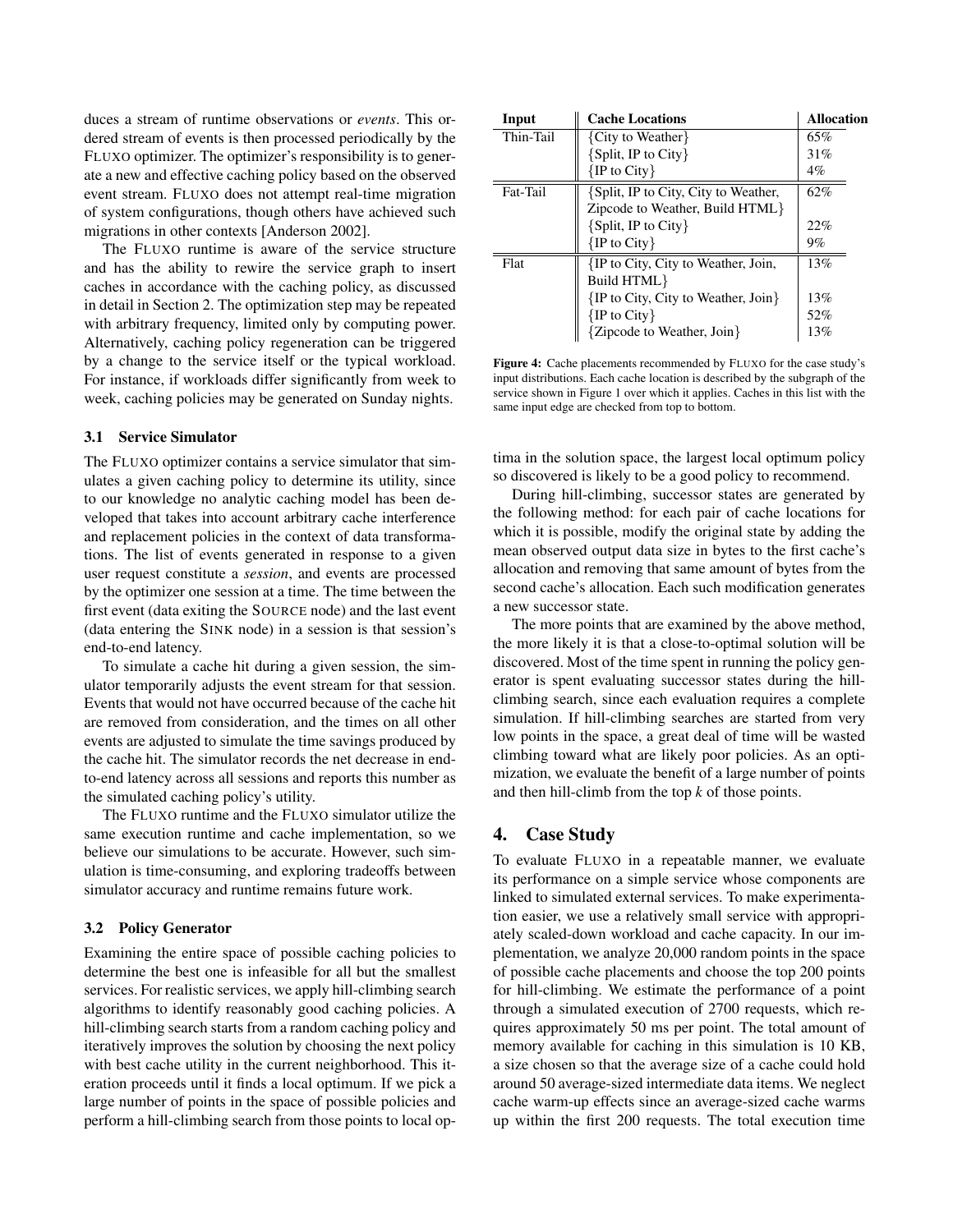

Figure 5: Latency improvements with different cache placement strategies for different input distributions.

of our analysis, including hill-climbing, is approximately 90 minutes. Unfortunately, this analysis does not scale with the size of the application, and we plan to explore the use of faster analytical methods in future work.

The request stream given to the optimizer was also used to evaluate the service's performance, so the performance numbers given here are optimistic and are meant to convey the best-case performance of FLUXO's recommendations. Future evaluation will use separate request streams for training and evaluation.

We consider the following three input distributions in our experiments: Thin-Tail, the original, heavy-tailed distribution of IP addresses observed in our production web service logs; Fat-Tail, the thin-tail distribution, modified so that no input is queried fewer than five times; and Flat, querying each input an equal number of times.

We compare the choice made by the FLUXO optimizer with the following naïve policies: Random, cache bytes are distributed randomly across all valid cache locations; Uniform, cache bytes are distributed evenly across all valid cache locations; and All-encompassing, a single cache is created from SOURCE node to SINK node.

#### 4.1 Experimental Setup

Initially, the weather service was backed by actual external services. We found that these services could not support the query volume required for a thorough evaluation, and so we endeavored to simulate these services and to approximate their functionality as closely as possible.

The simulated external services are backed by an IP and zip code geolocation database; responses to database queries are delayed by a random period of time. The sample from which these random time periods is drawn is given by a Pareto distribution[Newman 2005], a power-law probability

distribution, chosen because it closely matched the observed distribution of actual service response times. The parameterization of the distribution varies depending on the external service being queried. These parameters were estimated by recording request latencies for each external service across several hundred queries.

All inputs given to the weather service are IP address-zip code pairs so that both branches of the service graph can be exercised. The input set for each experiment consists of a set of such pairs. Each unique input pair  $p$  is queried  $r_p$  times, where  $r_p$  is determined by one of our input distributions.

#### 4.2 Experimental Results

For each of the workload distributions, FLUXO identifies cache locations in the service graph that provide the highest cache hit rate and performance benefit. As shown in Figure 4, the chosen cache locations vary greatly based on the type of input distribution. In the thin-tail case, the biggest cache is placed around the City to Weather node because of its higher hit rate than in the case of IP address-city mapping. In the fat-tail case, the cache hit rate of the all-encompassing cache is high enough to make caching the entire computation more effective than other strategies. In the flat case, half of the total cache space is allocated to the component with the highest latency along the most frequently taken path, which is IP Address to City. The rest of the space is allocated evenly among commonly-taken paths. The chart in Figure 5 shows the improvements in end-to-end latency achieved by using these recommendations compared to the naïve strategies. Note that no single policy is most appropriate for all input distributions, although the all-encompassing cache performs well in all cases. We speculate that an allencompassing cache may be sub-optimal for services whose internal components have a higher degree of temporal locality than the service as a whole. Testing FLUXO on such services remains future work.

## 5. Related Work

Previous successful work in automated design includes storage system design for performance and reliability [Anderson 2002; 2005], recovery planning in storage systems [Keeton 2006], index and view selection in database systems [Agrawal 2000], and model-based resource provisioning in Internet services [Doyle 2003, Shivam 2005]. It is future work to incorporate many of these techniques into FLUXO, such as algorithms for efficiently exploring the configuration space [Anderson 2005], and improving the performance models of simulated components [Stewart 2008].

Other work has studied the problems of sizing and placement for document caches in wide-area information dissemination [Kelly 2001, Chu 2008, Wang 1999]. FLUXO, however, focuses on the automated design of caches for the internal computation and I/O of a system. The most significant difference is that FLUXO must analyze cache behaviors in